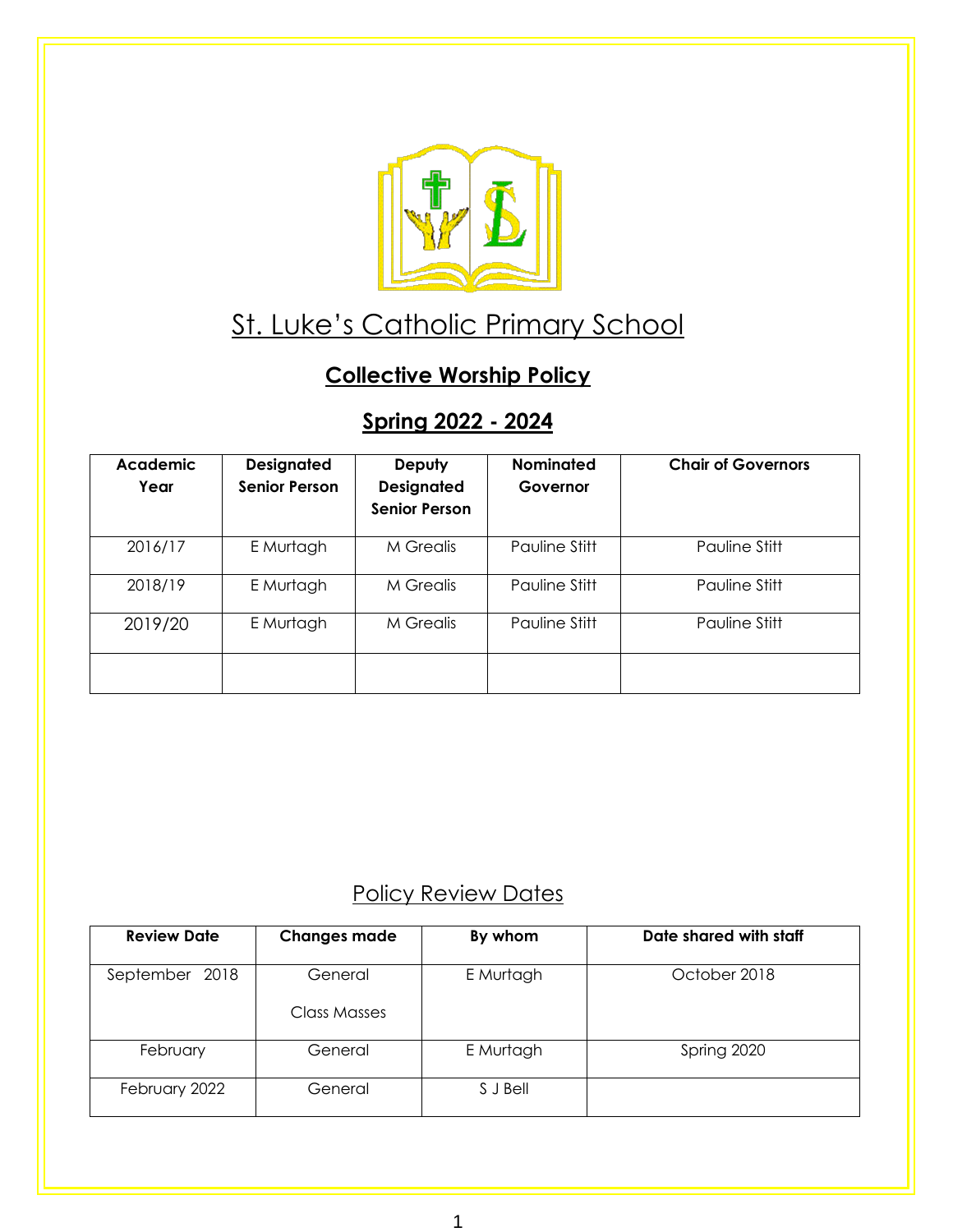#### **St Luke's Catholic Primary**

Mission Statement

As God's family we learn, love and laugh. Together: Love one another, forgive one another Work together, play together, Worship together, be happy together.

*We aim to teach children how to pray and worship by giving them the opportunities, experiences and guidance to develop their special relationship with God.*

Our aims and objectives are:

- To recognise each child as unique.
- To strive for excellence and fully develop the potential of each child in the school by providing a broad, balanced and relevant curriculum in accordance with diocesan policies.
- To encourage self-discipline and high level of motivation by providing an ordered, happy and stimulating environment.
- To develop an awareness of the school's place in the community by fostering home, school, parish and neighbourhood links.
- To show by word and example that the school is an extended family in which individuals are special and where the common good is always a priority.
- To give pupils the opportunity to join the parents, staff and Parish praying and celebrating together as a worshipping community.
- To introduce pupils to different religious symbols and artefacts and to be aware of the special liturgical colours which characterise these seasons.
- To give pupils the opportunity to develop their appreciation of the prayers of the Mass, and learn the responses which enables them to participate in this celebration.
- To visit the church regularly to encourage reverence and devotion to the Blessed Sacrament, as well as personal, spontaneous, silent reflection and prayer.
- To deepen children's experience and understanding of celebrating our faith on a daily basis as a community, through the sharing of readings from Scripture, song, prayer, drama as well as following the sequence of the Mass together .

*'Striving for excellence – inspired by Christ'*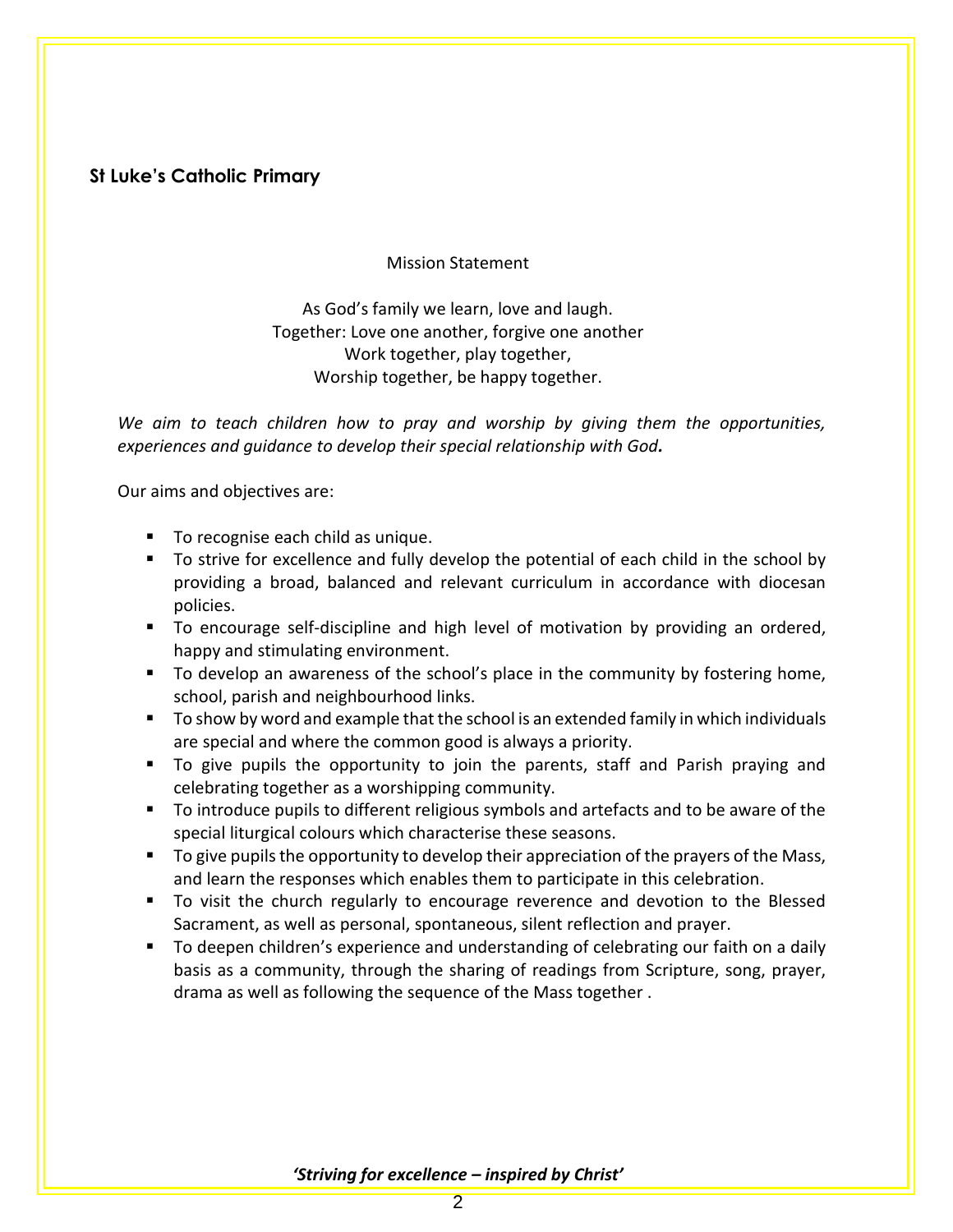At St Luke's Catholic Primary School we seek to promote the academic, spiritual and personal development of the individual in a happy Christian environment. Central to this are acts of collective worship, which are valued as an opportunity to celebrate our life in Christ and to reflect upon our daily life and the lives of others.

At St. Luke's Catholic Primary School, collective worship is a purposeful time set aside to embrace the essence of our being through prayer, reflection and celebration.

This takes place in the form of whole school and key stage assemblies, whole school masses, whole school and key stage hymn practices and through class collective worship, prayer and reflection.

Each of these acts of collective worship, provide an opportunity to engage in one or more of the following elements of collective worship: celebration; prayer and reflection; hymns and songs; readings and stories from the bible; gesture and symbolism of a spiritual nature.

#### Assemblies

There is the opportunity to gather together as a whole school or as a Key Stage at least twice a week. The dynamics of each of these assemblies differ in terms of the way they are presented. The liturgical year provides the focus for teacher led assemblies; that encourages participation in prayer and reflection. Class assemblies provide the opportunity for each class to reflect upon their learning.. We focus primarily on the topics taught through our Religious Education Programme 'The Way Truth and Life'. These assemblies are shared with the whole school and parents are invited to attend. Assemblies led by the Headteacher, focus on the Catholic traditions, encouraging prayer and reflection, developing a moral awareness as well as a celebration of our achievements. To ensure continuity and progression and to facilitate the evaluation process, a copy of whole school masses and assembly outlines are kept on file.

#### Prayer

Prayer is at the centre of our daily lives. Opportunities to pray, both morning and afternoon shape our school day. The aim is that prayer is meaningful to the pupils and therefore class prayers reflect the age and understanding of the pupils. Through Daily collective worship pupils are given the opportunity to share their own prayers, thoughts and intentions. Pupils in Key Stage Two are encouraged to plan and prepare their own meaningful collective worship. Pupils will experience a variety of forms of prayer: Formal, informal, liturgical, reflective, meditative and silent.

The prayer life of our pupils will naturally develop as they progress through the school.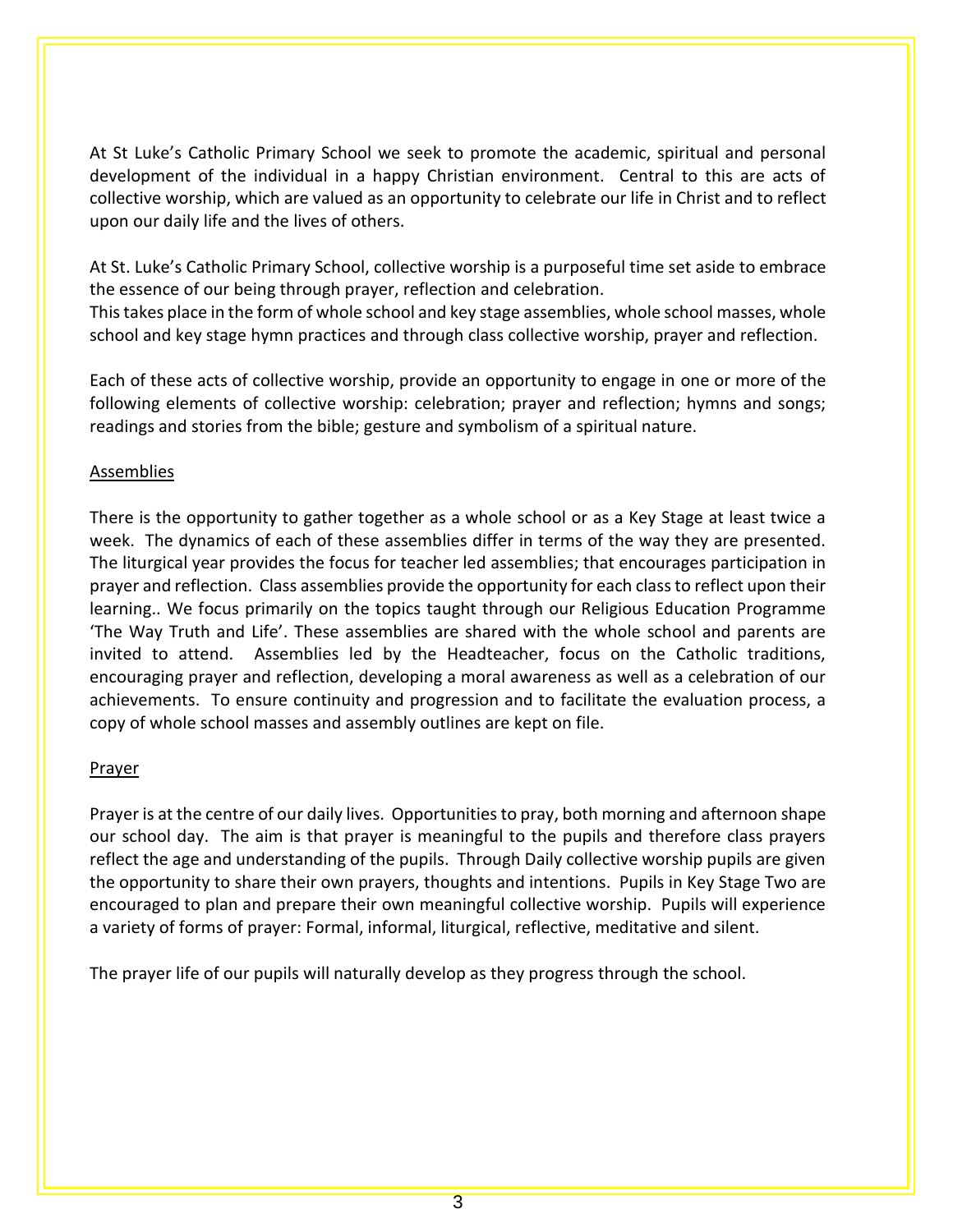#### **School and Classroom Practice**

The hall and each classroom have a prayer focus, together with religious artefacts they are designed to support pupils in their prayer and worship.

In each classroom there will be:

- A daily act of collective worship.
- A daily routine in which they gather together to prayer together (morning and afternoon).
- Each class will celebrate the liturgical seasons altar dressed in the appropriate liturgical colour.
- Each class will provide pupils with the opportunity to experience a variety of forms of prayer; formal, informal, liturgical, reflective, meditative and silent.
- Pupils will be given the opportunity to participate in a range of liturgical celebrations e.g. Penitential Service, Advent Service, Stations of the Cross.
- Opportunities to visit the church for collective worship, silent devotional prayer and reflective prayer.
- Prayer life will also be guided by the Sacramental preparation for Reconciliation and First Holy Communion.
- At St. Luke's the staff pray regularly together, staff meetings are introduced by prayer and reflection. This may take the form of Adoration; Devotion; Intercession; Silent Reflection, Meditation or Thanksgiving.
- As a staff we value these opportunities as prayer and reflection enables us to seek guidance; gain strength and patience; support one another and to celebrate and give thanks.

#### **Class Masses**

Each Class will have a class mass. They will prepare the liturgy and all pupils will participate in the celebration. Parents and parishioners are invited to share in this celebration. .

#### **Whole School Masses**

We gather together as a whole school for the celebration of mass at the beginning and end of each term, and to celebrate feast days. We aim to ensure through this act of collective worship that all pupils from Reception through to Year Six actively participate. We are also keen that this collective worship is shared with our families and parish community. Dates of masses are sent to parents and placed within the parish newsletter and on our school website.